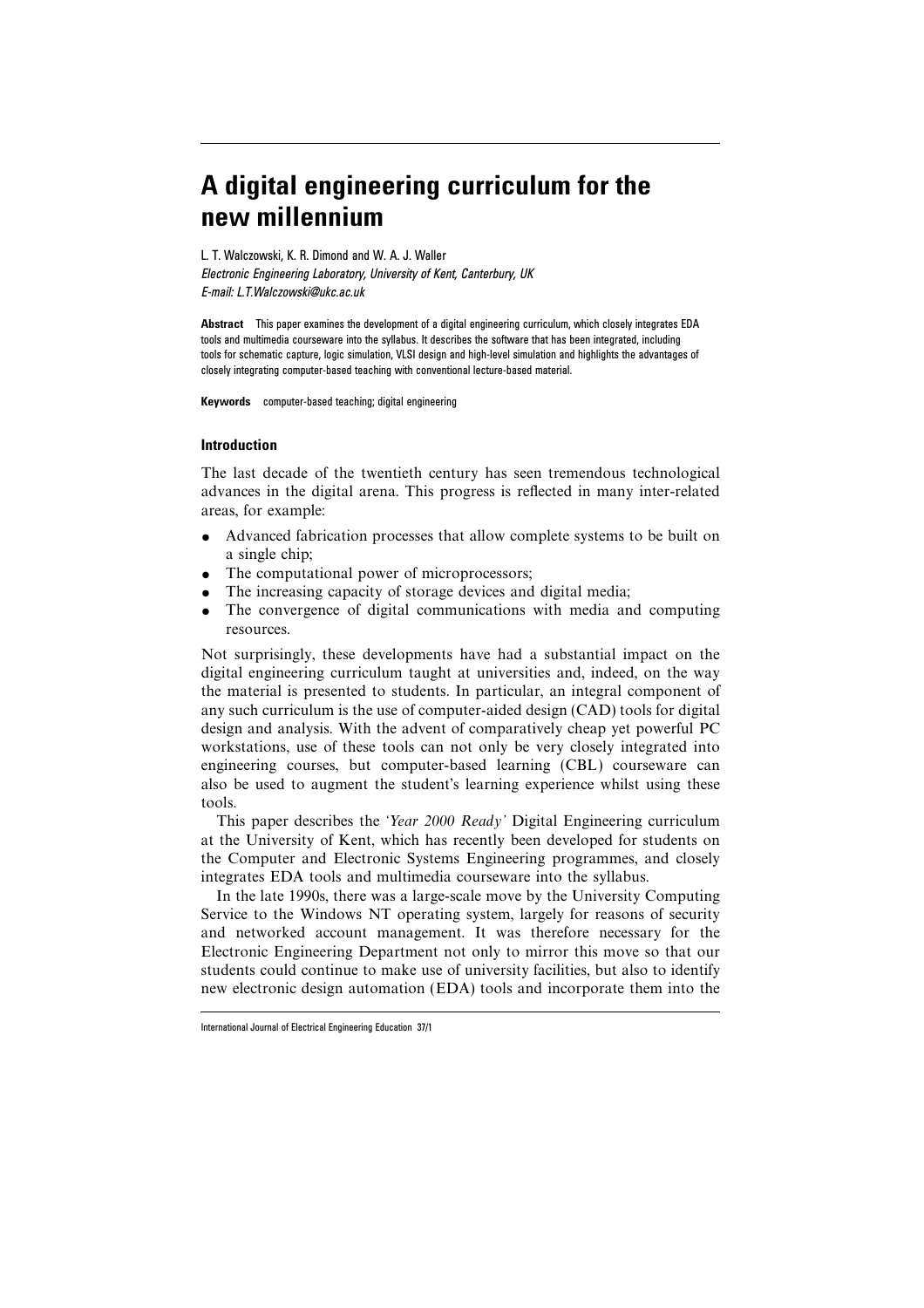

Fig. 1 Digital Engineering Curriculum and EDA Tools.

syllabus. The result of this process is summarized in Fig. 1, which shows the relationship between the EDA tools and the course components of the Digital Engineering curriculum.

### **First-year syllabus**

The academic year at Kent is structured into eight course unit modules. The Digital Systems module is the main unit concerned with Digital Engineering in the first year and has been designed so that students will have the necessary theoretical background to understand the operation of large-scale digital systems. The main aims are for students to develop the necessary skills to enable them to design, in a structured way, the logic of moderately complex digital systems and to become familiar with the capabilities and operation of digital CAD tools. These aims are achieved by means of lectures, simulation exercises, design laboratory experiments and by using CBL courseware. Digital Systems covers the following material:

- Introduction to Logic Systems, which introduces the topics of simple logic gates, Karnaugh maps, functional building blocks such as adders and comparators, and the use of behavioural descriptions to describe the behaviour of logic blocks.
- Logic System Design, covering the topics of shift registers and the building of asynchronous and synchronous counters.
- Sequential Machine Design, covering the topics of finite state machines, Mealy and Moore machines, state reduction and ASM charts.
- Digital Logic Implementation, which introduces the use of programmable logic devices, field programmable gate arrays (FPGAs) and the design of VLSI structures.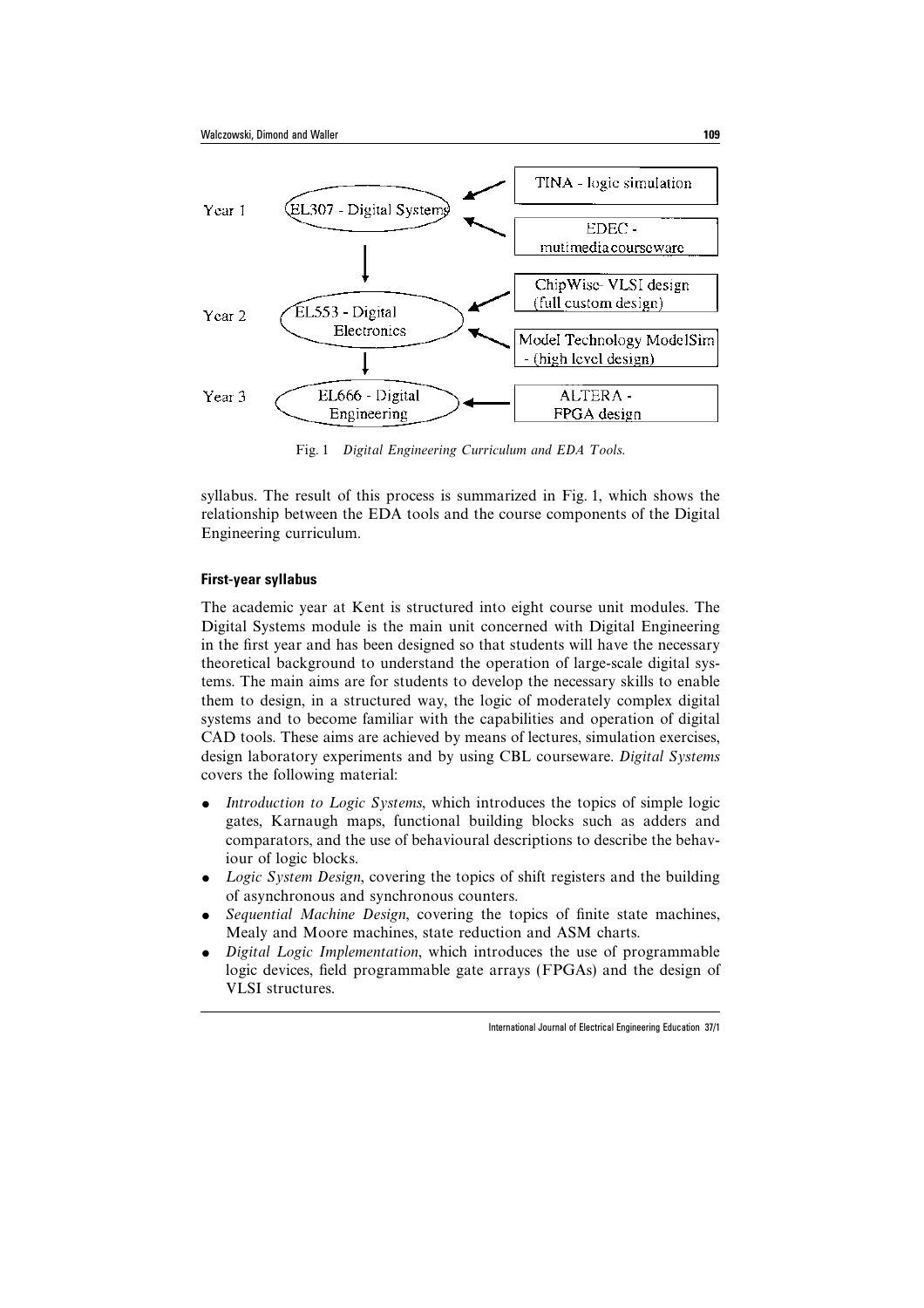|          | Table 1 <i>Leaching and learning contact nours for Digital Systems</i> |                          |                           |
|----------|------------------------------------------------------------------------|--------------------------|---------------------------|
| Lectures | Simulation<br>exercises                                                | Multimedia<br>courseware | Laboratory<br>experiments |
| 35 hours | 12 hours                                                               | 4 hours                  | 5 hours                   |

Table 1 T eaching and learning contact hours for Digital Systems

The lectures are augmented by fortnightly sessions, each lasting 2 hours, on the PC, where the students take a range of circuit design and computer-based exercises using TINA Pro (Toolkit for Interactive Network Analysis). Students are also given access to CBL material from the Electronics Design Education Consortium (EDEC). TINA and EDEC are described further below.

Finally students gain practical experience with a laboratory-based experiment where they design and implement a small-scale digital system.

The distribution of teaching and learning activities in the module, which we believe provides the optimum balance, is shown in Table 1.

The 35 lectures provide a foundation to the module, which is enhanced by the simulation exercises and multimedia courseware. In addition we like the students to get hands-on experience of digital hardware development. To this end, we provide the one-day laboratory experiment described earlier.

We have found this combination of teaching highly successful, in that student feedback is very good, as is performance in end-of-year examinations. Students are highly motivated which helps to ensure that our key objectives, of laying a firm foundation in logic system design and a solid comprehension of design principles, are attained.

#### First-year EDA tools

Assignments using TINA  $Pro<sup>1</sup>$  form a central part of our first-year teaching. TINA Pro includes schematic capture for circuitry entry, a comprehensive library of components and both digital and analogue simulation. The software is installed on a server in the Electronic Engineering Laboratory, and accessed from networked PCs under the Windows NT operating system. Because the tools also support analogue simulation, TINA is used for other course units in the programme. The tools are extremely easy to use, with the result that experiments now take half the time to run compared with the tools used in previous years.

Figures 2 and 3 show the schematic and simulation using TINA of a FSM design, which is one of the experiments used in the first-year course.

The CBL courseware was developed by the Electronics Design Education Consortium  $(EDEC)$ ,<sup>2</sup> a consortium of eight universities  $-$  UMIST, Manchester, Bristol, Kent, Essex, Newcastle, Oxford Brookes and Huddersfield. The courseware consists of multimedia material that allows a student to proceed through the courseware at a pace best suited for that individual. A typical module consists of text, graphics, animations and interaction. This type of material is particularly successful in getting across concepts that are difficult to comprehend in just a lecture presentation.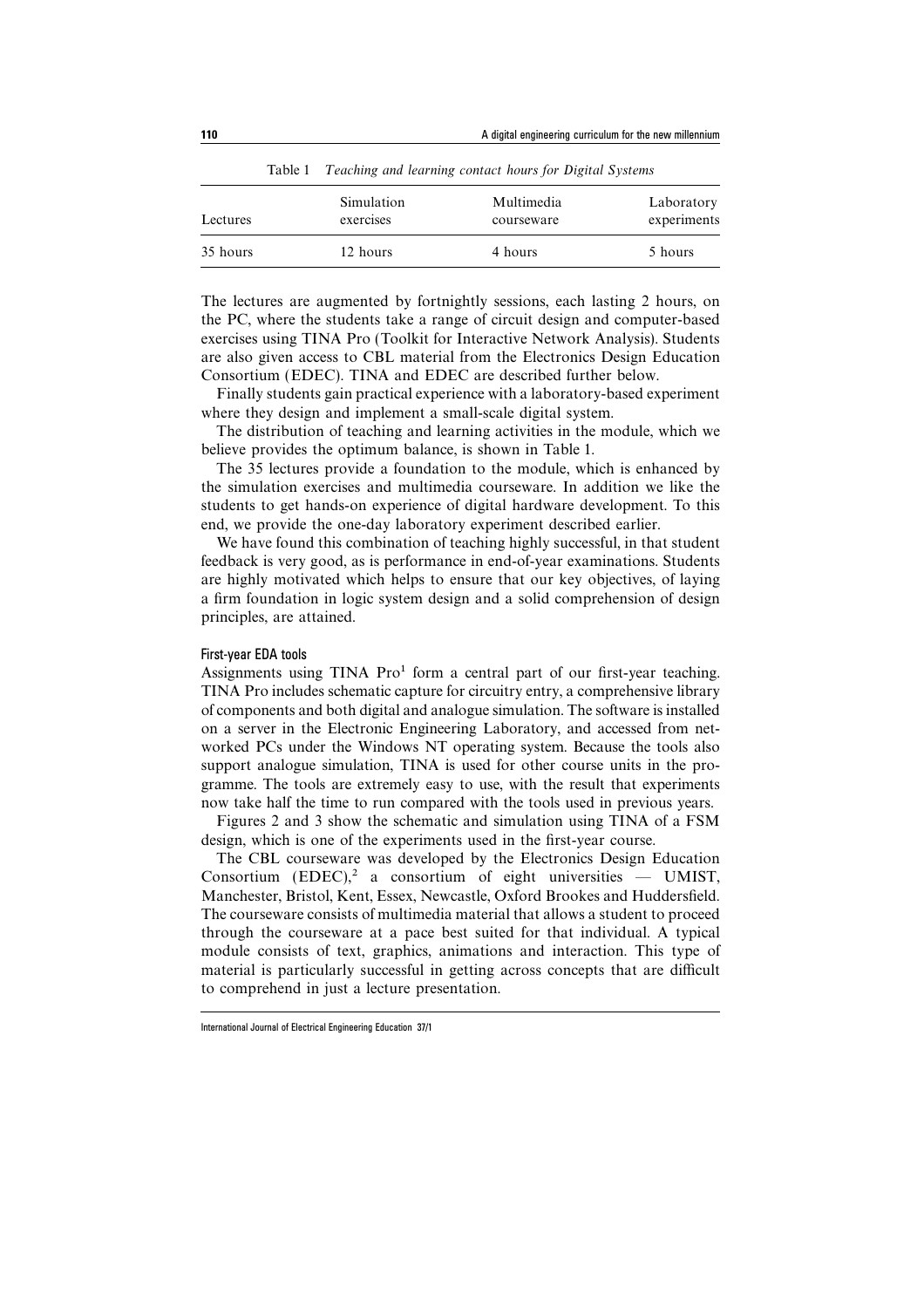

Fig. 2 FSM design using TINA.

## **Second-year syllabus**

The Digital Electronics course unit is concerned with both the low-level and high-level design of digital integrated circuits. Low-level physical design is used in both cell design as well as mixed-signal design, whilst synthesis from VHDL has become the method of choice for designing digital systems. These two aspects are covered by the following two components:

- Digital Technologies and VLSI. This examines digital circuits implemented in different technologies such as CMOS, ECL and TTL, and the design of CMOS VLSI circuits. An integral component of the course is a set of computer-based assignments using the ChipWise Tutor courseware, a CBL system for VLSI design training which is described below.
- Introduction to VHDL. This course introduces a subset of the language and enables moderately complex behavioural and structural models of digital components to be developed. Practical work associated with this component is performed on PCs using Model Technology's ModelSim VHDL compiler and simulator.<sup>3</sup>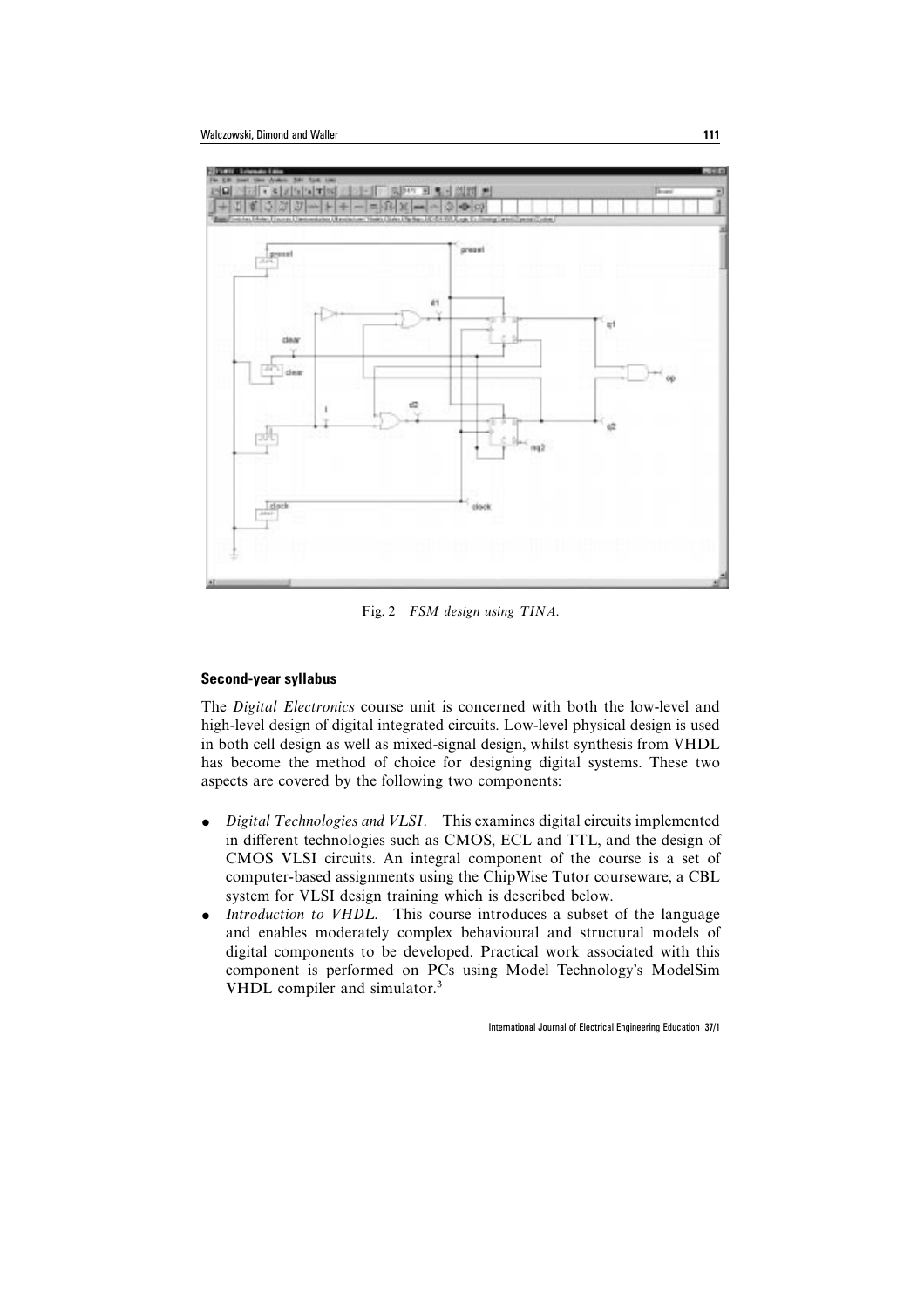

Fig. 3 FSM design simulated using TINA.

## Using ChipWise Tutor

ChipWise Tutor<sup>4</sup> is a novel World Wide Web (WWW)-based CBL system for VLSI design where the courseware authored in hypertext mark-up language (HTML) has the ability to control the ChipWise VLSI CAD system.<sup>5</sup> Figure 4 shows a screen shot, where you can see the design system ChipWise on the left-hand side and the Netscape Navigator WWW browser<sup>6</sup> on the right. Pressing a hyper link embedded in the courseware operates the design system. Using ChipWise Tutor, the student obtains proficiency in using a moderately complex and powerful design system and gains an insight into practical VLSI circuit design and layout. The courseware, which has been designed to occupy students for two lab days, is composed of seven modules:

- $\bullet$  An Introduction to ChipWise
- Transistor Sizing
- Simple Logic Gates
- The Dynamic Shift Register
- The Parallel Load Shift Register
- The 4 to 1 multiplexer
- Parity Generation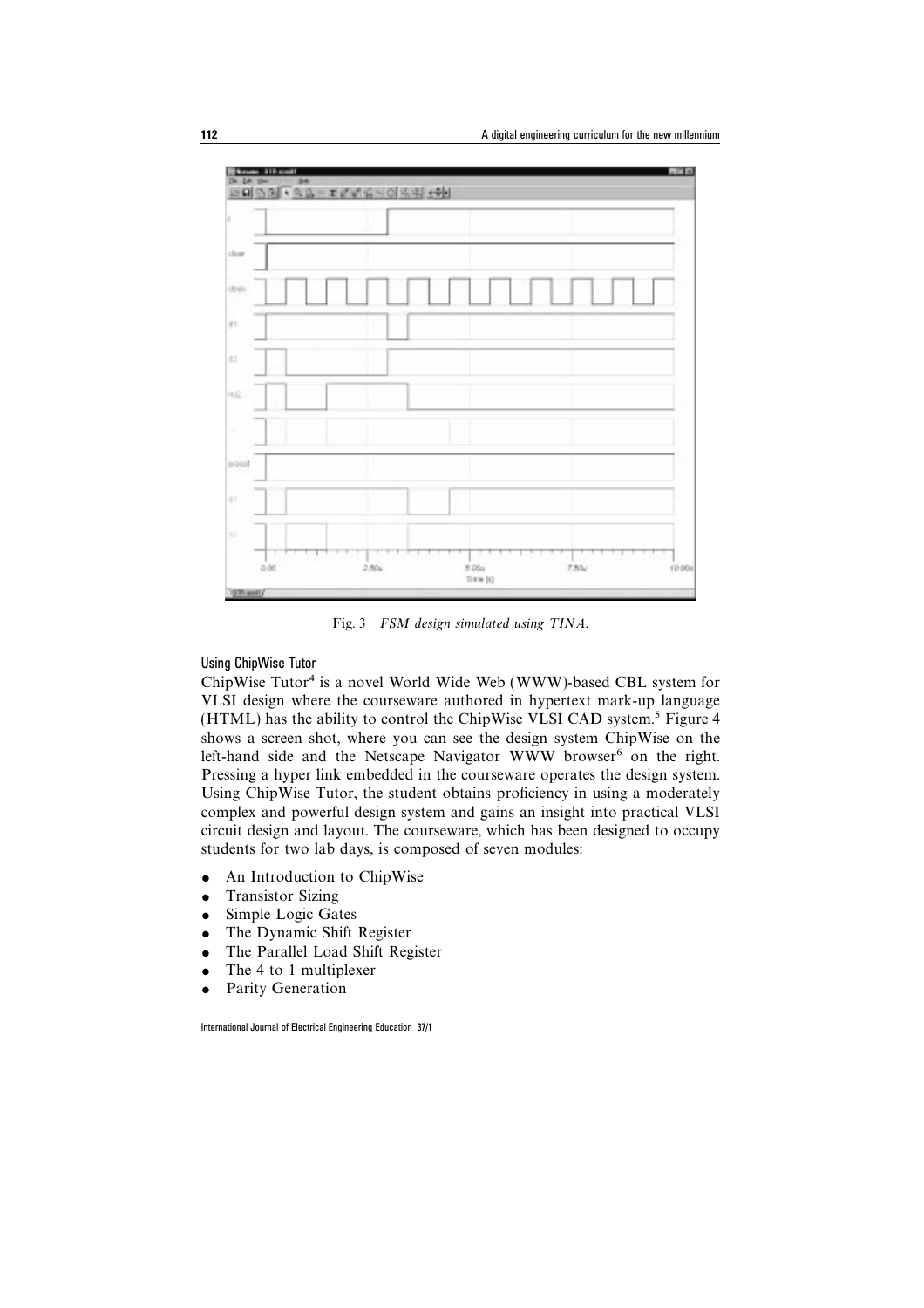

International Journal of Electrical Engineering Education 37/1

37/1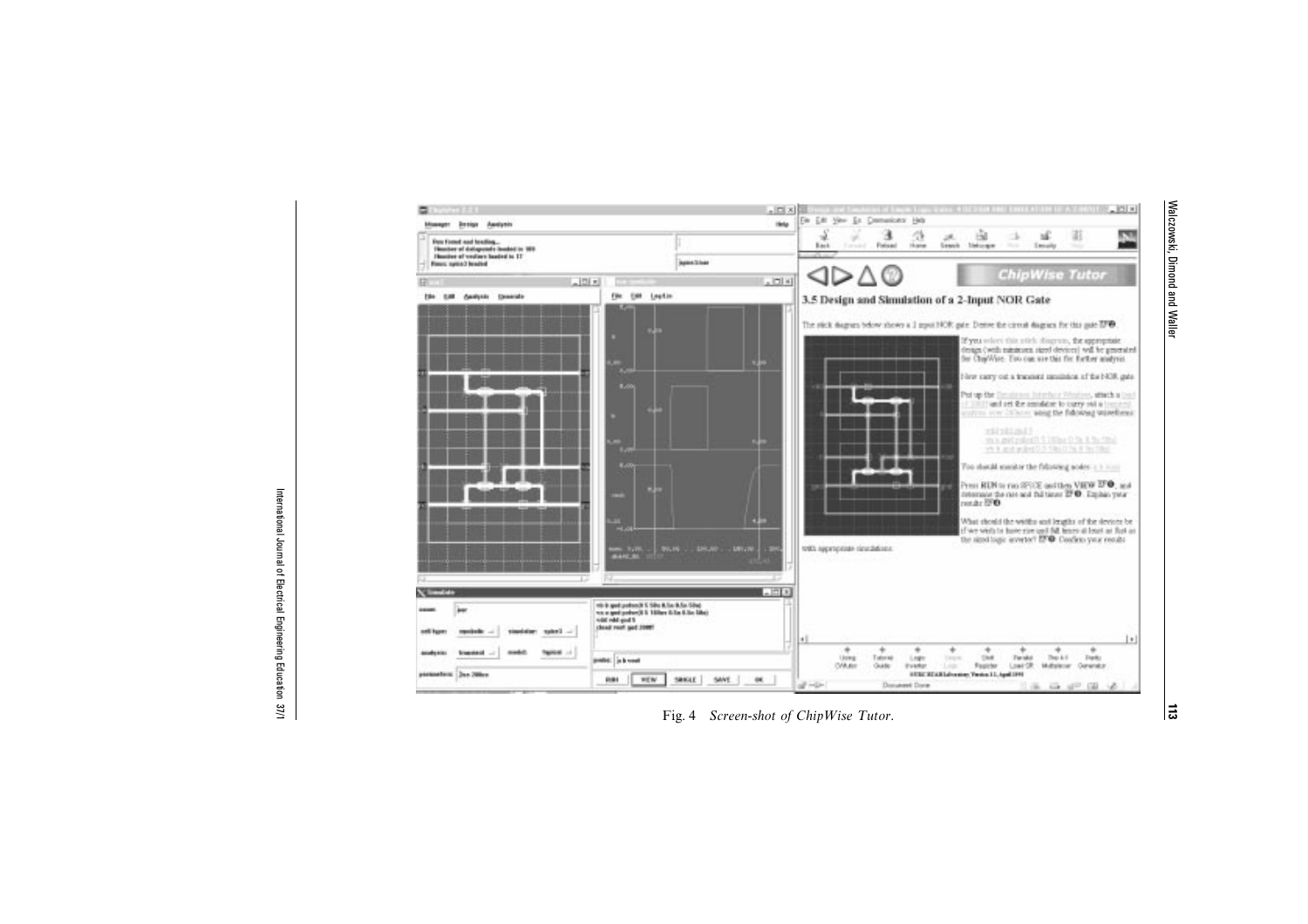### Assignments using ModelSim

The second-year VHDL course aims to provide students with an understanding of the key features of VHDL. Throughout the course there are a graduated set of examples which students undertake to gain familiarity and fluency with the language. For the most part these involve modifying and/or extending designs introduced in the lectures. Once this familiarity has been developed a 1-day design experiment is undertaken. In this, students design a pulse-position modulation, data communications system. This has to be modelled at as high a level of abstraction as possible, i.e. the use of integer-based counters and comparators, etc., rather than designing in logic gates. This emphasis has been adopted so that students are prepared for high-level design with synthesis tools.

## **Third-year syllabus**

In the third year, the main aim is the examination of the problems and methodology of designing and implementing large digital systems. Implementation methods include fixed instruction set microcomputers, programmable and random logic and semi and full custom integrated circuits. In recognition of the fact that so many digital systems are now implemented with field programmable gate arrays (FPGAs), a lecture course has been developed specifically in this area. Typical FPGA architectures are reviewed including a discussion of granularity, methods of interconnection and programming techniques. Design techniques for FPGAs, such as finite-state machine encoding, high-speed counter and adder design are explored. Consideration is also given to the VHDL coding style that makes best use of high-level synthesis tools.

At this advanced level, practical experience integrated with the lectures is a key component. Hence this unit includes 20 hours of PC-based synthesis and FPGA design exercises which are discussed below.

#### VHDL extended project

An extended VHDL project is taken in the third year where students are given the details of the instruction set of a processor and a set of systems components described in VHDL. These include a program counter register, instruction register, dual port register file, memory, ALU and control unit. The architecture of the complete processor is illustrated in Fig. 5. They first examine the behaviour of each component and combine them into a processor. The taxing part of the project is to extend the control unit. The supplied version of the control unit has only a small number of instructions implemented, sufficient to act as an explanation of the operation of the control unit. Students then have to develop extra instructions including a subroutine call and return facility.

#### Structured VHDL assignments

The other activity involves the use of the Altera  $MAX + PlusII$  system.<sup>7</sup> We have developed a general-purpose board, shown in Fig. 6, that employs a MAX8000 device. This has a number of other general-purpose components,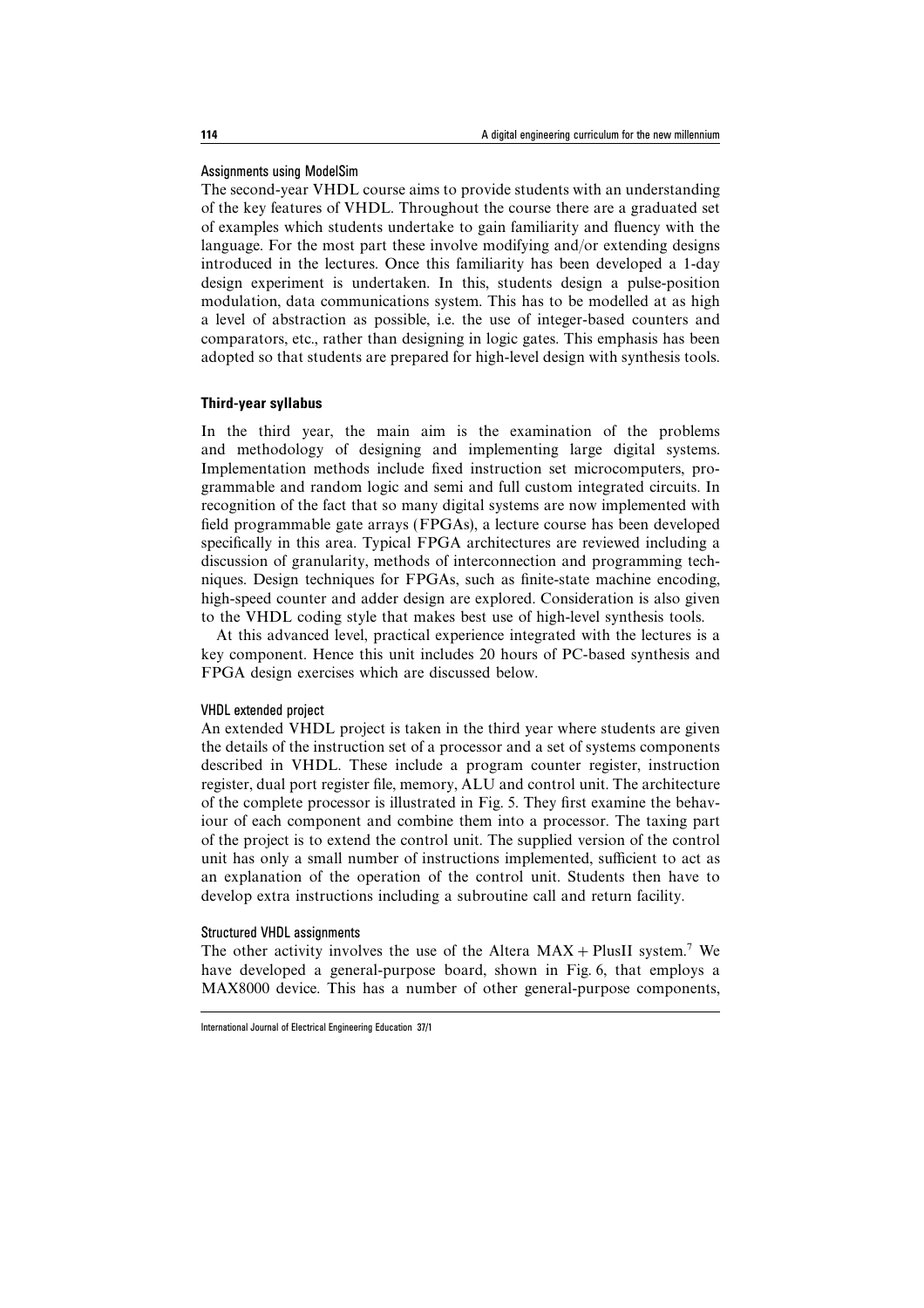

Fig. 5 VHDL Assignment Processor.



Fig. 6 Altera Prototyping Board for Synthesis Assignments.

RAM, seven-segment displays, switches and D/A converter. The board is organised so all these devices are connected via drivers to a common bus. This makes it relatively simple to vary the flow of information. The activity with this equipment is to develop an interval timer. The reference clock source is 16 MHz and thus this has to be divided down to the 1 s rate.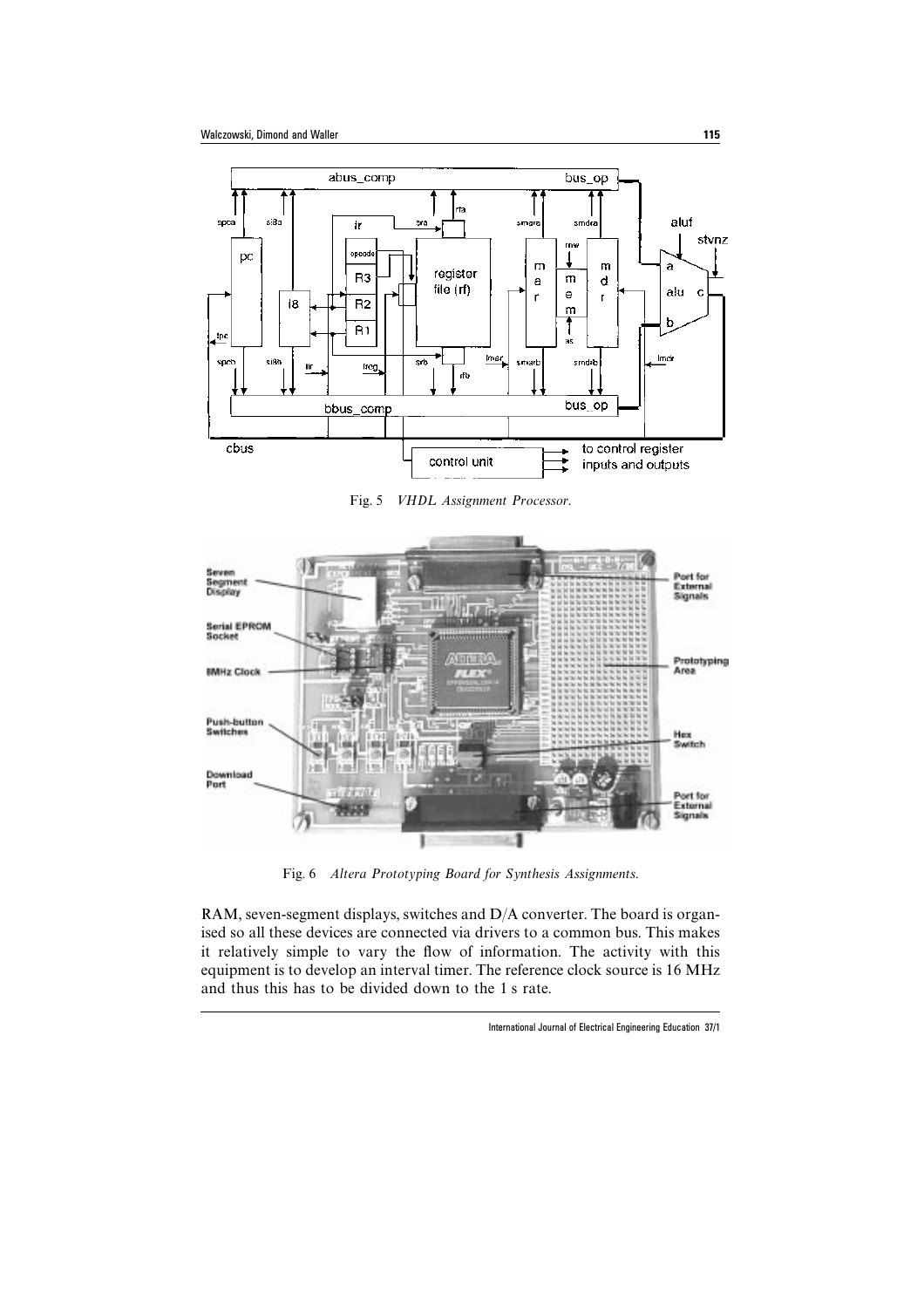A finite-state machine controls the function of the timer. A key feature of the design is that it has to be totally synchronous in operation. This reinforces the material presented in the associated lecture course.

## **Evaluation**

The main evaluation of CBL methods that we have undertaken is in the context of its introduction into the second-year Digital Electronics unit where students spend two laboratory days using the ChipWise Tutor system. Here, we found that students make good progress through the courseware, have far fewer problems with the software than in the past and usually complete six of the seven modules within the allotted time. We have issued courseware evaluation forms in an attempt to gauge the success or otherwise of using this type of material. The results of this evaluation have been reported in Ref. 4. In summary, students consider that this is an interesting form of teaching and that they have learnt a great deal about VLSI design. The questions concerned with productivity of the courseware compared with lecture classes reveal that they consider this type of teaching to be an enhancement of a lecture course rather than a replacement of lectures.

## **Conclusions**

The move by the University Computing Service to the Windows NT operating system has given us the opportunity of constructing a 'Year 2000 Ready' Digital Engineering curriculum, which closely integrates both EDA tools and highquality CBL courseware into the syllabus. Availability and exposure to the software is excellent since the tools and courseware are PC based. The EDA tools are extremely easy to use, whilst the EDEC courseware and ChipWise Tutor are both very effective at illustrating lecture material and therefore popular with students. It is interesting to note that it would have been impossible to construct a similarly profiled curriculum using software on the more traditional (and expensive) UNIX platform.

#### **Acknowledgements**

We acknowledge with thanks the support of Altera via their University Programme.

#### **References**

- 1 TINA home page on the WWW, http://www.tina.com/.
- 2 E. L. Dagless, P. J. Hicks, P. L. Jones, D. J. Kinniment, F. J. Lidgey, R. E. Massara, T. I. Pritchard and L. T. Walczowski, 'A computer-based teaching system for electronic design education', CAL in Engineering Conference (Sheffield, UK, 5–7 Sep. 1994), ISBN 1 899402-2.
- 3 Model Technology's home page on the WWW, http://www.model.com/.